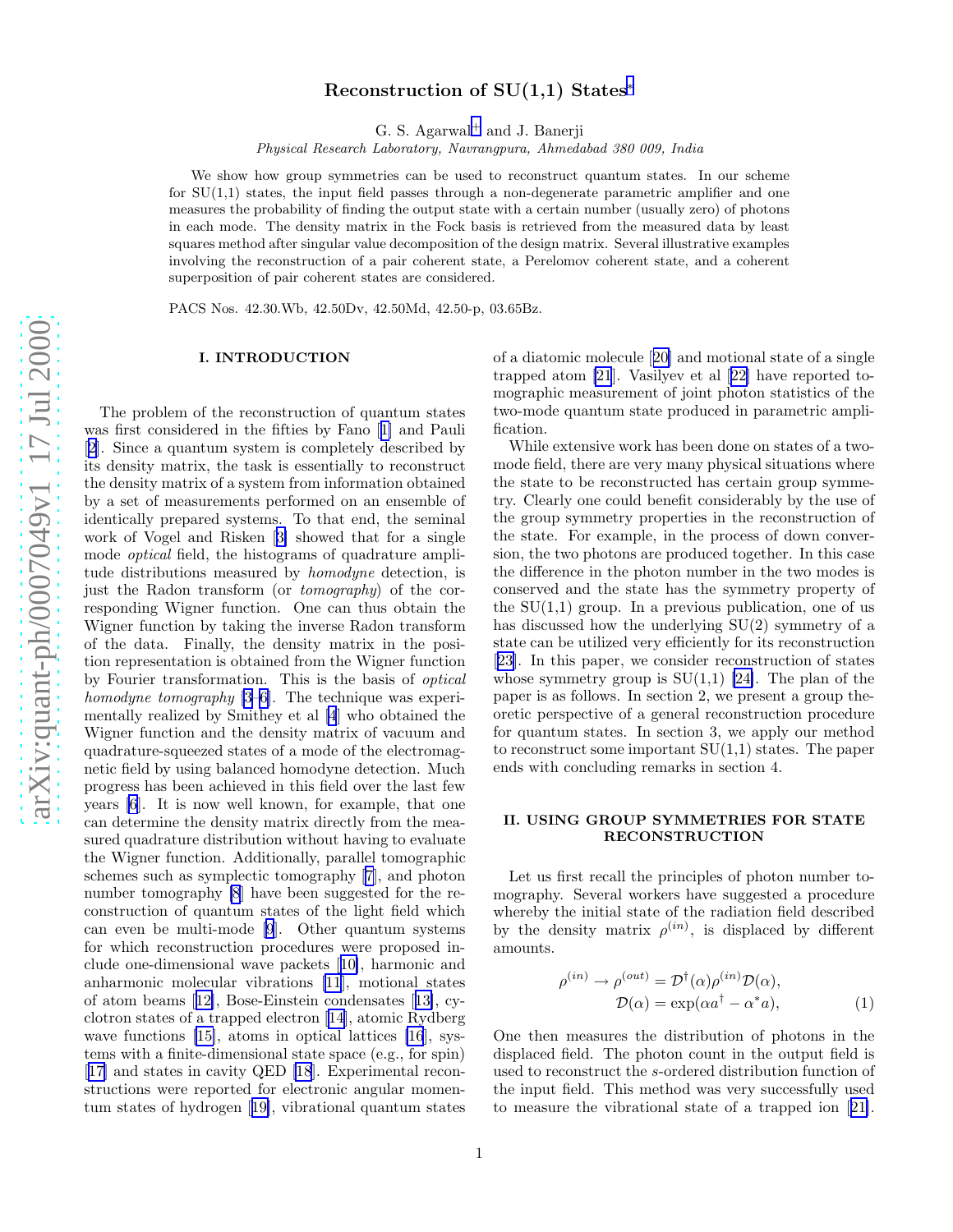<span id="page-1-0"></span>There is a related suggestion in the context of cavity QED which yields the characteristic function of the radiation field[[18\]](#page-6-0). In both these situations one measures atomic populations with rather high efficiency. Though a direct photon counting measurement suffers from questions of poor efficiency of photodetectors, there exist several proposals on how to go around the problem [\[25](#page-6-0)].

For the two-mode field with  $SU(2)$  symmetry, one can displace the state using the corresponding unitary operator for the SU(2) group. This has been shown to enable one to reconstruct the states of spin systems, states of polarization etc[[23\]](#page-6-0). This is also closely related to a proposal in the context of Bose Einstein condensates[[13\]](#page-6-0). The displacement of the state is physically realized (say) by using external fields in the case of two-level atoms or spins. In the case of radiation fields such a displacement is realized by optical components like waveplates[[26\]](#page-6-0).

We next consider the case when the underlying symmetry of the state is of the  $SU(1,1)$  group. The generators of this group are

$$
K_{+} = a^{\dagger}b^{\dagger}, \quad K_{-} = ab, \quad K_{z} = (a^{\dagger}a + b^{\dagger}b + 1)/2, (2)
$$

where  $a^{\dagger}a - b^{\dagger}b = \text{constant} = q$  (say). Without any loss of generality, one can assume that  $q \geq 0$ . In that case, the vacuum state is given by the two-mode Fock state  $|q, 0\rangle$ with the property  $K_{-}|q,0\rangle = 0$ . The displacement operator for this group is the well known squeezing operator parametrized by a complex quantity z:

$$
S(z) = \exp(za^{\dagger}b^{\dagger} - z^*ab). \tag{3}
$$

Acting on the  $|0, 0\rangle$  state, it produces the squeezed vacuum state

$$
|z\rangle_0 = \mathcal{S}(z)|0,0\rangle. \tag{4}
$$

It should be noted that even though we are dealing with the two-mode field, the underlying symmetry makes  $S(z)$ different from the product  $\mathcal{D}(\alpha)\mathcal{D}(\beta)$  of the displacement operators. We can now proceed in the spirit of earlier constructions for the Heisenberg-Weyl and the SU(2) groups. We consider the operator defined by

$$
\rho^{(out)} = \mathcal{S}^{\dagger}(z)\rho^{(in)}\mathcal{S}(z). \tag{5}
$$

and the measurement of (say)  $q$  photons in mode  $a$  and  $\overline{no}$  photons in mode b, i.e., the quantity

$$
p^{(out)}(q,0) = \langle q, 0 | \rho^{(out)} | q, 0 \rangle
$$
  
=  $\langle q, 0 | \mathcal{S}^{\dagger}(z) \rho^{(in)} \mathcal{S}(z) | q, 0 \rangle$   
=  $q \langle z | \rho^{(in)} | z \rangle_q \equiv \mathcal{Q}(q, z)$  (6)

where  $|z\rangle_q$  is defined in analogy to Eq (4) with  $|0,0\rangle$ replaced by  $|q, 0\rangle$ . We would now like to demonstrate how measurements of  $\mathcal{Q}(q, z)$  for a range of values of z can be used to reconstruct the input state  $\rho^{(in)}$ . In this case, as indicated in Fig. 1,  $\rho^{(out)}$  can be obtained from

 $\rho^{(in)}$  by passing the input state through a nondegenerate parametric amplifier whose action is described by the Hamiltonian  $H = \lambda a^{\dagger} b^{\dagger} + h.c$  where  $\lambda$  is related to the non-linear susceptibility. The operator  $S(z)$  is simply the evolution operator for this Hamiltonian with  $z = i\lambda t$ .



FIG. 1. Schematic of the reconstruction procedure.

Using the disentangling theorem for  $S$  and substituting in the expression for  $\mathcal{Q}(q, z)$ , we can write this probability as a function of two auxiliary, experimentally controlled parameters

$$
y = \tanh^2|z|, \quad \phi = i \ln\left(\frac{z}{|z|}\right). \tag{7}
$$

After some algebra, one obtains

$$
Q(q, z) \equiv Q(q, y, \phi) = \frac{(1 - y)^{q+1}}{q!} \times \sum_{m,n=0}^{\infty} \sqrt{\frac{(m+q)!(n+q)!}{m!n!}} e^{i(m-n)\phi} y^{(m+n)/2} \rho_{n,m}(q). \quad (8)
$$

For the sake of clarity, we have used the notation  $\langle n + \rangle$  $q, n | \rho^{(in)} | m + q, m \rangle = \rho_{n,m}(q)$ . At this point, we make the physically reasonable assumption that

$$
\rho_{n,m}(q) \approx 0, \quad \text{for} \quad m, n > n_{\text{max}}, \tag{9}
$$

if $n_{\text{max}}$  is suitably large [[28\]](#page-6-0). Next we introduce the Fourier Transform of the probability data with respect to the phase angle  $\phi$ :

$$
g_k(q, y) = \int_0^{2\pi} \frac{d\phi}{2\pi} e^{ik\phi} \mathcal{Q}(q, y, \phi), \tag{10}
$$

and construct the quantity

$$
f_k(q,y) = \frac{g_k(q,y)y^{-k/2}}{(1-y)^{q+1}}.
$$
\n(11)

The construction is legitimate since the potentially singular points  $y = 0$  and  $y = 1$  are inaccessible to the experimenter. The point  $y = 0$  corresponds to 'doing nothing' to the input state whereas  $y = 1$  would correspond to  $|z|$  (and hence, either the pump amplitude or the duration of the experiment) being infinity.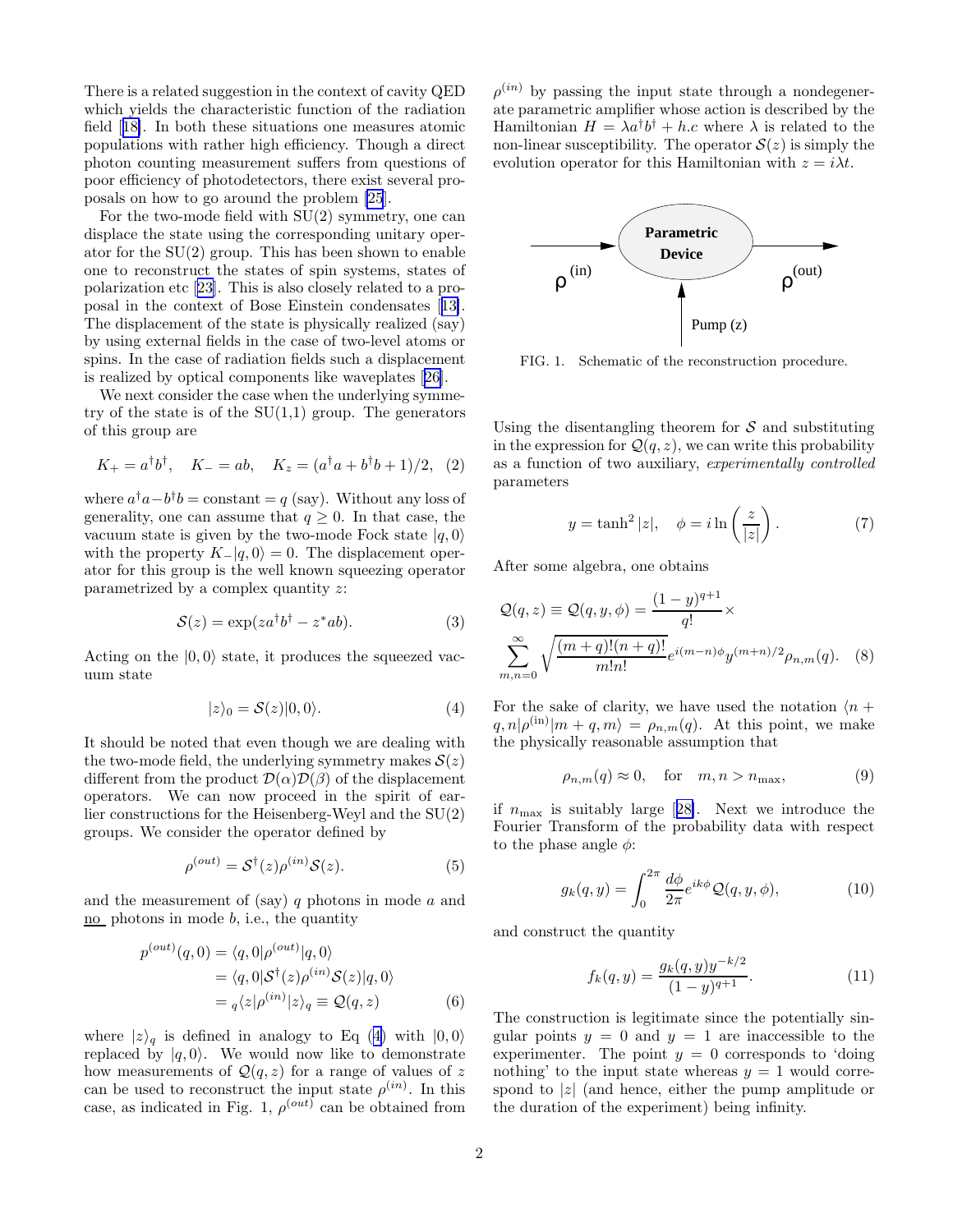The integration over  $\phi$  yields a Kronecker delta function and one obtains a simple power series expansion for  $f_k(q, y)$ :

$$
f_k(q, y) = \sum_{m=0}^{n_{\text{max}} - k} B_{mk}(q) \rho_{m+k,m}(q) y^m, \qquad (12)
$$

where

$$
B_{mk}(q) = \frac{1}{q!} \sqrt{\frac{(m+k+q)!(m+q)!}{m!(m+k)!}}.
$$
 (13)

The task now is to obtain the density matrix elements from tabulated values of  $f_k(q, y)$ . This can be done, in principle, by least squares inversion[[28\]](#page-6-0).

#### 1. Least Squares Method

We write  $f_k(q, y)$  in the form  $f_k(q, y)$  =  $\sum_{j=1}^{M} a_j^{(M)} \phi_j(y)$  where  $\phi_j(y) = y^{j-1}$  are the basis functions,  $a_j^{(M)} = B_{j-1,k}(q) \rho_{j-1+k,j-1}(q)$  contain the unknown density matrix elements, and  $M = n_{\text{max}} - k + 1$ . Here the superscript  $(M)$  denotes that the coefficients in general, depend on the number of basis functions included in the approximation. Let  $\tilde{y}_1$ ,  $\tilde{y}_2,...,\tilde{y}_N$  be a set of points at which the values of  $f_k(q, y)$  are measured. We denote by  $\tilde{f}_i$  the measured value at  $\tilde{y}_i$  with an error  $f_i - f_k(q, \tilde{y}_i)$ . It is generally assumed that the error at different points is uncorrelated. The design matrix G is an  $N \times M$  matrix whose ij-th element is given by  $G_{ij} = \phi_j(\tilde{y}_i)$ . We introduce two vectors  $\vec{a} = \{a_1, a_2, \dots, a_M\}$  and  $\vec{b} = \{\tilde{f}_1, \tilde{f}_2, \dots, \tilde{f}_N\}$ . In least squares method, the coefficients  $a_j$  are determined by minimizing the quantity  $\chi^2 = |G\vec{a} - \vec{b}|^2$ .

Although the method of least squares finds extensive use in literature, it will give meaningful values for the coefficients  $\rho_{m+k,m}(q)$  only for small values of m. This is so because for large values of  $m$ , the corresponding normal equations become ill-conditioned. Hence we cannot expect to solve them unless very high precision arithmetic is used. Even then a slight change in the data (due for example, to round-off error) may change the solution significantly. This ill-conditioning can be traced to the fact that for large values of  $m$ , the basis functions  $y^m$  are not really independent in the sense that there will be little difference between terms of (say)  $y^9$ and  $y^{10}$  if the precision in the measured data is unable to resolve it. In such cases, one must use Tikhonov regularization or Singular Value Decomposition (SVD) of the design matrix in order to extract meaningful results for the unknown coefficients  $\rho_{m+k,m}(q)$ . We adopt the SVD approach[[29\]](#page-6-0) in which one works directly with the design matrix G rather than with  $G^T G$  (as in the least squares method without SVD). Thus the ill-conditioning gets much reduced. The design matrix  $G$  is written in

the form  $G = U\Sigma V^T$ , where U is a  $N \times M$  matrix,  $\Sigma$ is a  $M \times M$  diagonal matrix with diagonal elements  $\sigma_1$ ,  $\sigma_2$ , ....  $\sigma_M$ , and V is a  $M \times M$  orthogonal matrix so that  $U^T U = V^T V = V V^T = I_M$ , the  $M \times M$  unit matrix. The matrix  $U$  consists of  $M$  orthonormalised eigenvectors associated with the M largest eigenvalues of  $GG<sup>T</sup>$ , and the matrix V consists of the orthonormalised eigenvectors of  $G<sup>T</sup>G$ . The diagonal elements of  $\Sigma$  are the nonnegative square roots of the eigenvalues of  $G^T G$ and are called the *singular values*. If  $\vec{u_i}$  and  $\vec{v_i}$  are the  $i$ -th columns of  $U$  and  $V$  respectively, then the solution can be written as  $\vec{a} = \sum_{i=1}^{M} \left( \vec{u_i} \cdot \vec{b}/\sigma_i \right) \vec{v_i}$ . The variance in the estimated parameters  $a_j$  can be written as  $\sigma^2(a_j^{(M)}) = \sum_{i=1}^M v_{ji}^2/\sigma_i^2$ . It can thus be seen that the error will be rather large for small  $\sigma_i$ , and dropping such terms will reduce the errors, at the cost of increasing the mean square deviation slightly. The columns of V corresponding to small  $\sigma_i$  identify the linear combination of variables, which contribute little towards reducing  $\chi^2$ , but make large contribution in the standard deviation. Thus even if some of the singular values are not small enough to cause round-off problems, it may be better to zero them while computing the solution.

#### III. RESULTS AND DISCUSSION

In this section we will reconstruct the density matrix from a simulation of the corresponding probability data for a pair coherent state [\[30](#page-6-0)], a Perelomov [\[27](#page-6-0)] coherent state and a coherent superposition of pair coherent states.

In a real experiment the parameters y and  $\phi$  can take only a finite (however large) number of values. In the absence of any a priori knowledge about the input state, we choose a set of values of  $\phi$  equally distributed between 0 and  $2\pi$ :  $\phi_s = 2\pi s/N_\phi$ , and a set of values of y which are equi-spaced between  $y_{\text{min}} = 0.1$  and  $y_{\text{max}} = 0.9$ :  $\tilde{y}_n = y_{\text{min}} + (y_{\text{max}} - y_{\text{min}})(n-1)/(N-1)$ . Then the Fourier transform with respect to  $\phi$  in Eq. [\(10](#page-1-0)) is approximated by a discrete Fourier transform

$$
g_k(q, \tilde{y}_i) \rightarrow \frac{1}{N_\phi} \sum_{s=0}^{N_\phi - 1} e^{2\pi iks/N_\phi} \mathcal{Q}(q, \tilde{y}_i, 2\pi s/N_\phi). \quad (14)
$$

Thus apart from truncation error due to the assumption ([9\)](#page-1-0), one will also have to deal with error due to discretization of the variables y and  $\phi$ . The systematic error due to phase discretization can be reduced to zero by choosing  $N_{\phi} \geq 2n_{\text{max}} + 1$  [\[28](#page-6-0)] whereas the error in the discretization of y is of order  $N^{-2}$  and can be made arbitrarily small by taking a sufficiently large value of  $N$ . We have set  $N_{\phi} = 20$  and  $N = 101$  in the calculations to follow. The data was simulated in the following way. We add to the exact probability data  $f_k(q, \tilde{y}_i)$  an error term  $\delta f_k(q, \tilde{y}_i) = R\mathcal{G}(f_k(q, \tilde{y}_i))\sqrt{f_k(q, \tilde{y}_i)/\tau}$ , where R is a real random number uniformly distributed between -1 and 1,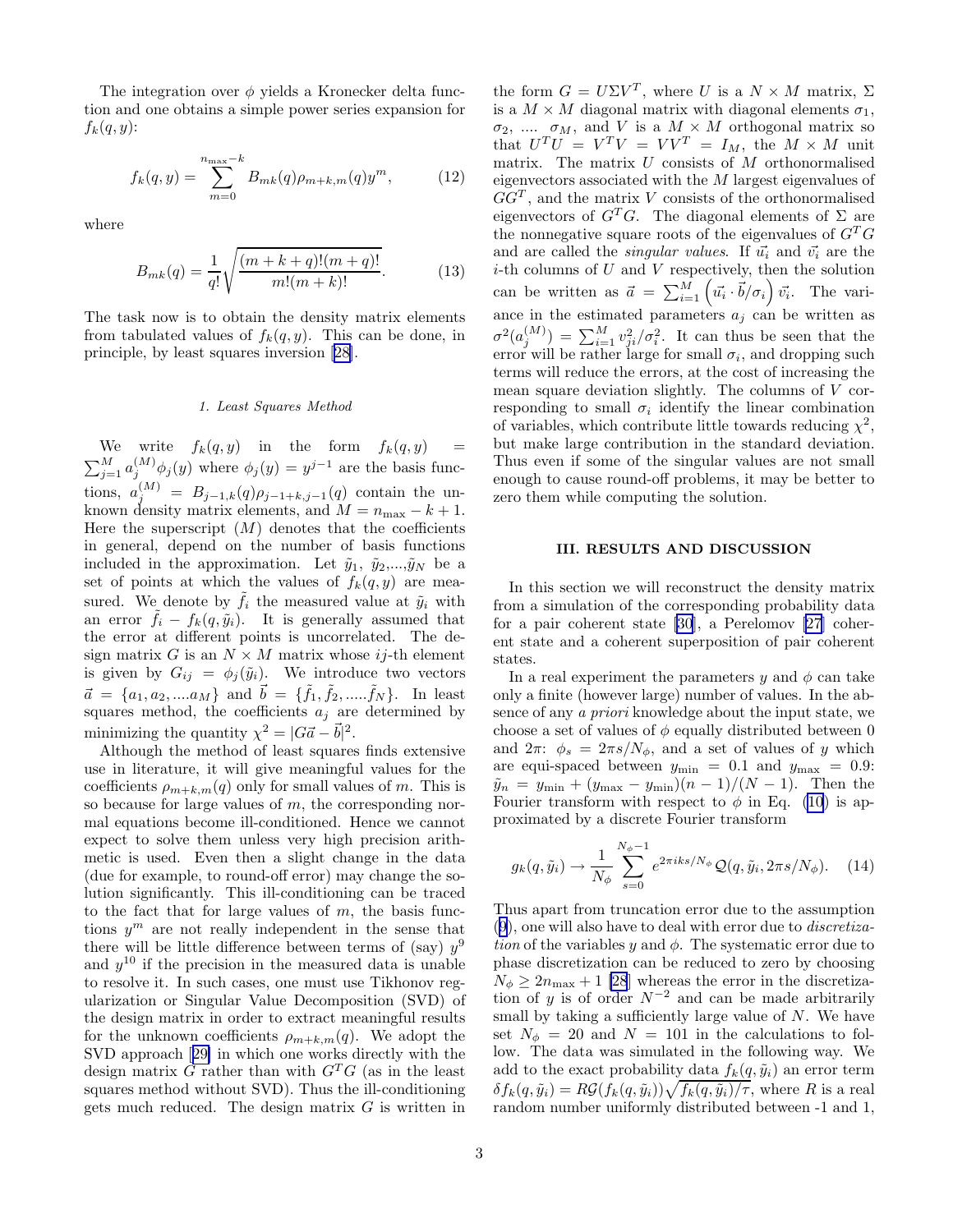$G$  is a Gaussian distribution with zero mean and unit variance [\[31\]](#page-7-0), and  $\tau = 20000$  is the number of trials at  $y = \tilde{y}_i$ . All our calculations have been carried out using the software package Mathematica. For the record, the random numbers were generated with a seed value of 45.

#### A. Reconstruction of a pair coherent state

Pair coherent states of the radiation field can be generated via the competition of four-wave mixing and twophoton absorption in a nonlinear medium[[30\]](#page-6-0). Pair coherent states can also be realized for the motion of a trapped ion[[32\]](#page-7-0). One drives the ion with a laser on resonance and two other lasers with appropriately chosen directions of propagation and tuned to the second lower vibrational side band. In the Lamb-Dicke limit, the ion is found in a pair coherent state.

The state vector for a pair coherent state has the form

$$
|\Phi(\xi, p)\rangle = N(\xi, p) \sum_{n=0}^{\infty} \frac{\xi^n}{\sqrt{n!(n+p)!}} |n+p, n\rangle,
$$
  

$$
N(\xi, p) = \left[\sum_{n=0}^{\infty} \frac{|\xi|^{2n}}{n!(n+p)!}\right]^{-1/2}.
$$
 (15)

Here  $\xi$  is a complex parameter and  $p \geq 0$  is an integer. The corresponding exact density matrix elements in the Fock basis are given by

$$
\rho_{n,m}(p) = |N_p|^2 \frac{\xi^n \xi^{*m}}{\sqrt{n!(n+p)!m!(m+p)!}} \tag{16}
$$

Note that  $\rho_{m,n}(p) = \rho_{n,m}^*(p)$  and for real values of  $\xi$ , the density matrix is symmetric.

The exact diagonal density matrix elements for the state  $|\Phi(3,0)\rangle$  are plotted in Fig. 2(a). The least squares reconstruction from the simulated data fails in this case (some of the diagonal elements assume absolute values of the order of  $10^3$  or so!) even with SVD when the tolerance parameter is set to its default value of  $10^{-p+2}$  where p is the machine precision. The failure is due to overfitting, that is, the use of a higher degree polynomial for  $f_0(0, \tilde{y}_i)$ than necessary. As a result, the design matrix becomes ill-conditioned and some of the diagonal elements of  $\Sigma$ become very small. We mention parenthetically that the default tolerance removes none of these singular (or almost singular) values.

The situation can be improved substantially by probing certain diagnostic indicators. The sequential sum of squares, for example, is useful in determining the degree of the univariate polynomial model. Each element in the sequential sum of squares vector corresponds to the increment in the model sum of squares obtained by sequentially adding each (non-constant) basis function to the model. It can be seen from Fig. 2(b) that the contribution of the basis functions  $y^m$  in this respect decreases

rapidly and monotonically up to  $m = 6$  and is negligible (albeit oscillatory) thereafter, suggesting that the optimum degree of the polynomial for  $f_0(q, \tilde{y}_i)$  should be five or six.



FIG. 2. Reconstruction of the diagonal density matrix elements  $\rho_{mm}$  of the pair coherent state  $|\Phi(3,0)\rangle$  (see Eqs. (15) and (16)) by least squares method. (a) Exact values; (b) sequential sum of squares  $S(m)$  as a function of the order m of the fitting polynomial suggests that the optimum degree of the polynomial should be five or six; (c) reconstruction by using a sixth degree fitting polynomial for  $f_0(0, \tilde{y}_i)$ ; (d) as in  $(c)$ , but with the singular values  $\lt 0.1$  removed.

Furthermore, if the errors are uncorrelated, then the residuals  $r_i = \tilde{f}_i - \sum_{j=1}^{M} a_j^{(M)} \phi_j(\tilde{y}_i)$  should be randomly distributed and if we count the number of sign changes  $S_c$  in the sequence  $r_1, r_2, ..., r_N$ , then we should find a value close to  $N/2$  (that is, within about  $\sqrt{N/2}$ ). Thus, after adding every term, we can check the number of sign changes and decide to terminate the process when this number increases to its limiting value. In the fitting of  $f_0(0, \tilde{y}_i)$ , the values of  $S_c$  are found to be 3, 36, 49,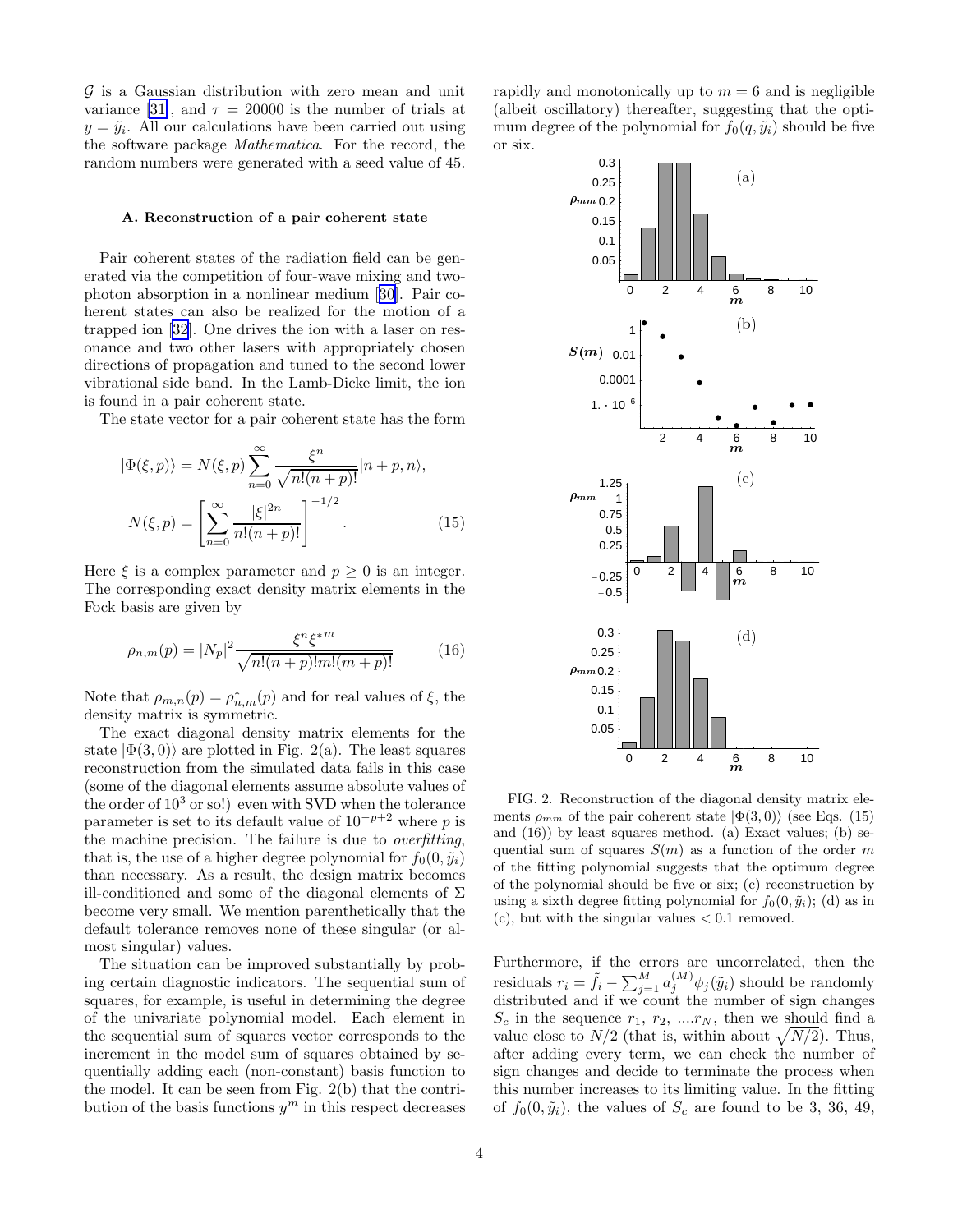49, 49, 54, 51, 52 and 55 when the degree of the fitted polynomial is increased from 2 to 10 in steps of unity. With 101 data points, it can be seen that  $S_c$  reaches its terminal value when the degree of the polynomial is  $\geq 4$ .

Based on these observations, we fit  $f_0(0, \tilde{y}_i)$  by a 6-th degree polynomial instead of the 10th degree polynomial originally implied in Eq. (12). This does not mean that  $n_{\text{max}}$  is re-set to six. It simply means that reliable estimates cannot be made for  $\rho_{m,m}$  if m is greater than six. The reconstructed diagonal density matrix elements as plotted in Fig.  $2(c)$  are still not quite in agreement with the exact results but are at least of the same order of magnitude. The diagonal elements of the  $7 \times 7$  matrix Σ have the values 12.2716, 4.00265, 0.964488, 0.176915, 0.0245331, 0.00247435, 0.00015933. Setting the smallest three elements and their inverses to zero, one obtains a more realistic reconstruction of the diagonal density matrix elements (Fig.  $2(d)$ ).



FIG. 3. Reconstruction of the density matrix elements  $\rho_{mn}$ of the pair coherent state  $|\Phi(3,0)\rangle$  by least squares method after singular value decomposition of the design matrix. The truncation parameter was set at  $n_{\text{max}} = 10$ . (a) Exact values; (b) reconstructed values; (c) the difference between the exact and the reconstructed values.

We note that overfitting occurs only for values of  $k$  close to zero and is worst for the diagonal elements. A systematic and consistent repetition of the above exercise for other values of k reveals that the optimum degree of the polynomial is 5 for  $k = 1$  and 2, 4 for  $3 \leq k \leq 5$  and is  $n_{\text{max}} - k$  for  $6 \leq k \leq n_{\text{max}}$ . Removing the singular values < 0.1 in each case, we can finally reconstruct all the elements of the density matrix. The result is in reasonable agreement with the exact density matrix elements as seen in Fig. 3.

### B. Reconstruction of a Perelomov coherent state

It is well known that Perelomov coherent states can be produced in parametric interactions. The state vector for a Perelomov coherent state is given by

$$
|\Psi(\eta, q)\rangle = \frac{(1 - |\eta|^2)^{\frac{q+1}{2}}}{\sqrt{q!}} \sum_{p=0}^{\infty} \eta^p \sqrt{\frac{(p+q)!}{p!}} |p+q, p\rangle, (17)
$$

where  $\eta$  is, in general, a complex parameter with  $|\eta| < 1$ , and  $q \geq 0$  is an integer. The corresponding exact density matrix elements in the Fock basis have the expression

$$
\rho_{n,m}(q) = \frac{(1-|\eta|^2)^{q+1}}{q!} \sqrt{\frac{(n+q)!(m+q)!}{n!m!}} \eta^n \eta^{*m}.
$$
 (18)

For  $q = 0$  and real values of  $\eta$ , the density matrix is not only symmetric but also has the following additional symmetries:  $\rho_{n+2k,n}(0) = \rho_{n+k,n+k}(0)$  and  $\rho_{n+2k+1,n}(0) =$  $\rho_{n+k+1,n+k}(0)$ . Consequently, only  $f_0(0, y)$  and  $f_1(0, y)$ need to be measured and modeled. We choose  $q = 0$ ,  $\eta = 0.6$  and set  $n_{\text{max}} = 10$ . Proceeding as before, we plot the exact density matrix elements in Fig. 4 along with the computed elements reconstructed by the least squares method with singular value decomposition. Once again, the reconstruction is found to be satisfactory. The error in the computed elements is seen to be slightly less than in the case of pair coherent states as only 4th order fitting polynomials were necessary in the present case. Using the method of optical homodyne tomography, Vasilyev et al[[22](#page-6-0)] have, for the first time, reconstructed the diagonal elements of the two-mode Perelomov coherent state produced by a parametric amplifier. Their experiment also demonstrates how well the  $SU(1,1)$  symmetry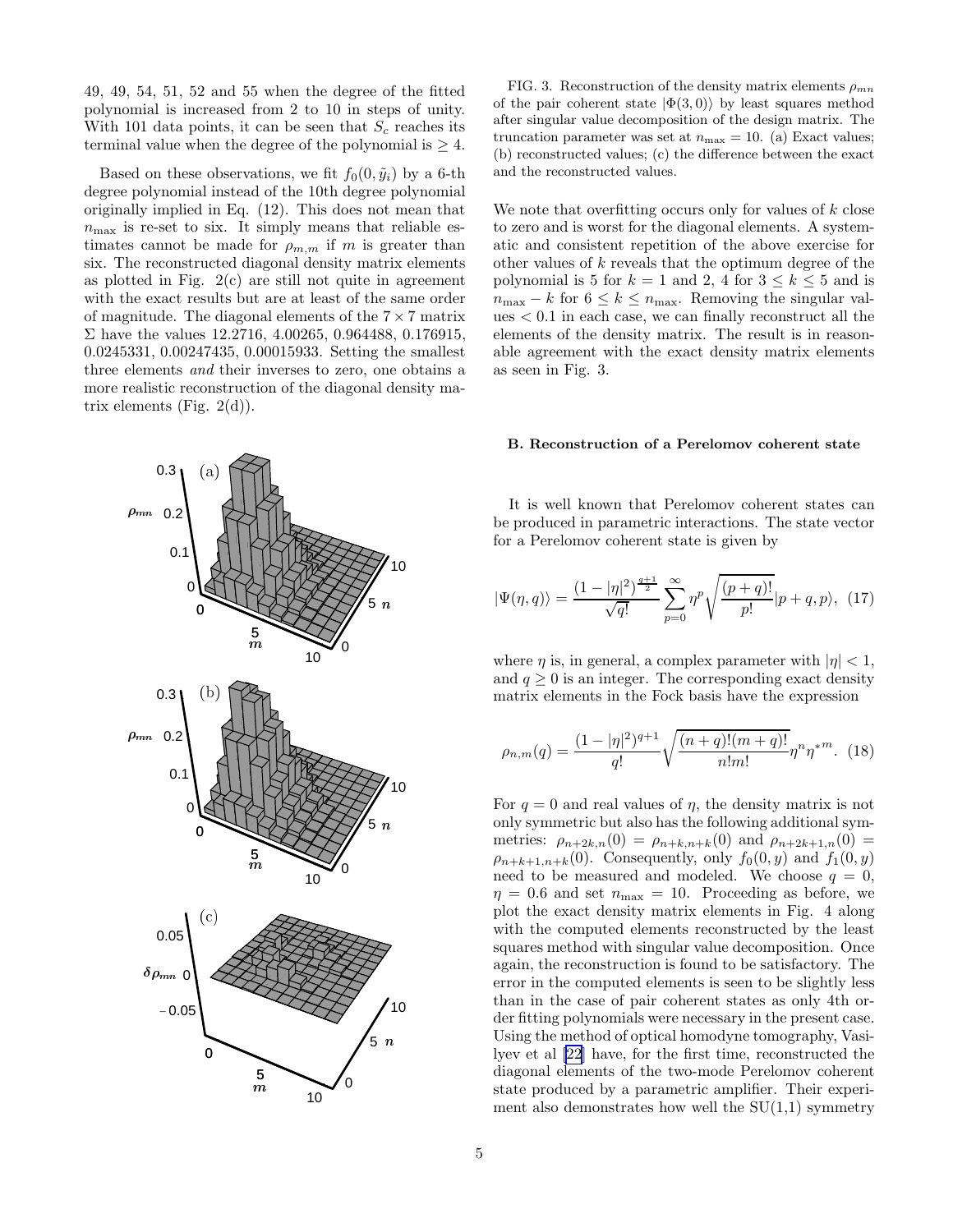holds in parametric amplification.



FIG. 4. Same as in figure 3 but for a Perelomov coherent state  $\Psi(0.5, 0)$  (see Eqs. (17) and (18)).

# C. Reconstruction of a coherent superposition of pair coherent states

Our final example is the reconstruction of a coherent superposition of pair coherent states  $|\Phi(\pm 3,0)\rangle$ :

$$
|\psi\rangle = \frac{e^{-i\pi/4}}{\sqrt{2}} [|\Phi(3,0)\rangle + |\Phi(-3,0)\rangle].
$$
 (19)

It can be easily shown that the nm-th density matrix element of  $|\psi\rangle$  will be non-zero only when both n and m are even in which case its value will equal the nm-th density matrix element of  $|\Phi(\pm 3,0)\rangle$ . As a result, only *even* values of  $k$  and *even* powers of  $y$  appear in the modeling of  $f_k(0, y)$ . As shown in Fig. 5, satisfactory agreement is obtained between the exact and reconstructed density matrix elements.



FIG. 5. Same as in figure 3 but for a coherent superposition of pair coherent states  $|\Phi(\pm 3,0)\rangle$  (see Eq. (19)).

## IV. CONCLUSION

We have suggested a simple scheme for the reconstruction of two-mode  $SU(1,1)$  states using parametric amplifiers. The probability of the output state being in a certain two-mode number state is measured. The probability data is then 'inverted' to extract the density matrix of the input state by taking advantage of certain symmetries in the input state. We have shown that this inversion can be achieved by the least squares method after singular value decomposition of the design matrix.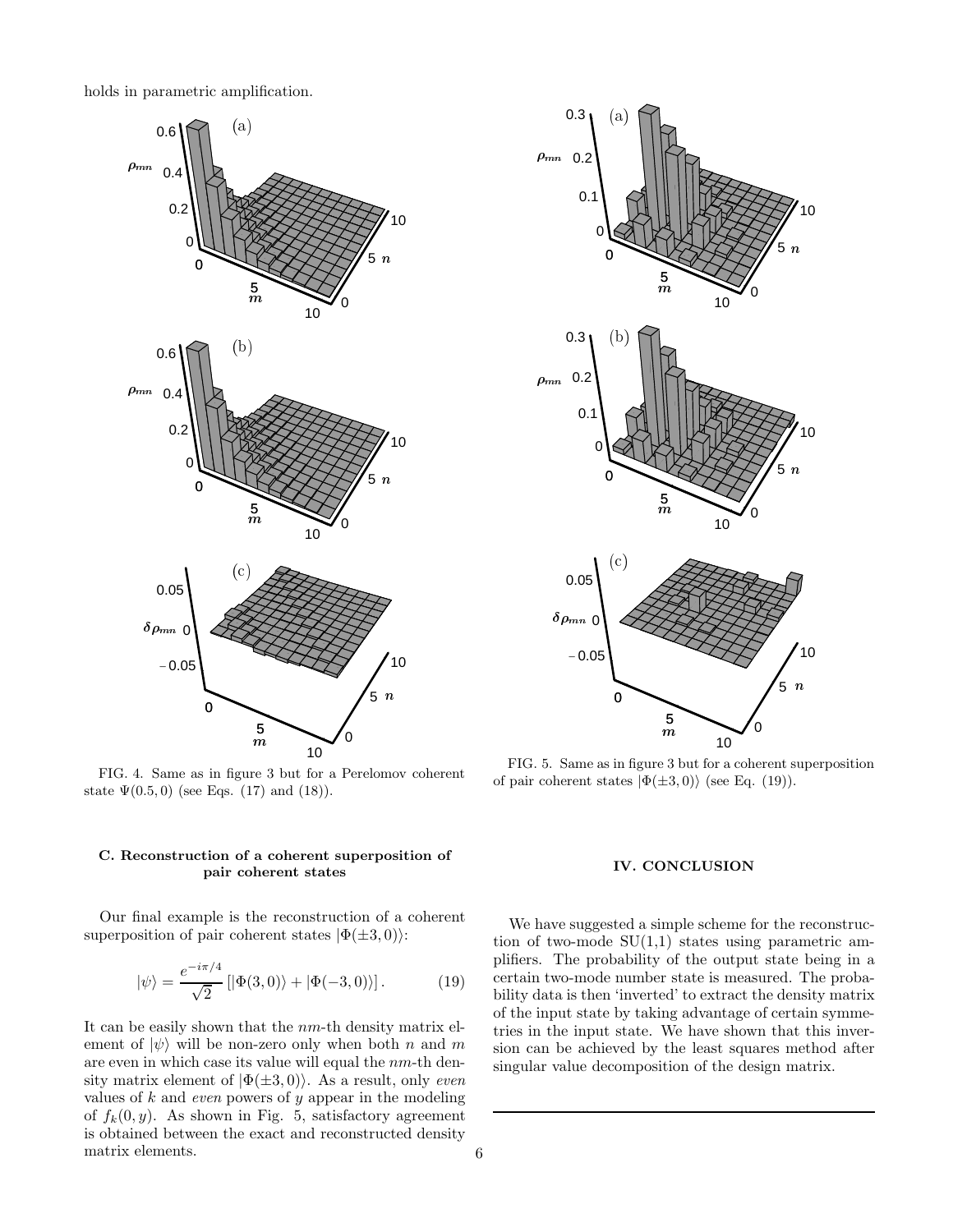- <span id="page-6-0"></span>A preliminary account of this work was presented by G. S. Agarwal at the Sixth International Conference on Squeezed States and Uncertainty Relations (ICSSUR VI), Napoli, Italy, May24-29, 1999.
- Also at Jawaharlal Nehru Centre for Advanced Scientific Research, Bangalore, India
- [1] U. Fano, Rev. Mod. Phys. 29, 74 (1957).
- [2] W. Pauli, in Encyclopedia of Physics (Springer, Berlin, 1958), Vol. 5, p. 17.
- [3] K. Vogel and H. Risken, Phys. Rev. A 40, 2847 (1989)
- [4] D. T. Smithey, M. Beck, M. G. Raymer, and A. Faridani, Phys. Rev. Lett. 70, 1244 (1993); D. T. Smithey, M. Beck, J. Cooper, M. G. Raymer, and A. Faridani, Phys. Scr. T48, 35 (1993); M. Munroe, D. Boggavarapu, M. E. Anderson, and M. G. Raymer, Phys. Rev. A 52, R924 (1995)
- [5] G. M. D'Ariano, C. Macchiavello, and M. G. A. Paris, Phys. Lett. A 195, 31 (1994); Phys. Rev. A 50, 4298  $(1994)$ ; H. Kühn, D. -G. Welsch, and W. Vogel, J. Mod. Opt. 41, 1607 (1994); A. Wünsche, *ibid.* 44, 2293 (1997); U. Leonhardt, M. Munroe, T. Kiss, Th. Richter, and M. G. Raymer, Opt. Commun. 127, 144 (1996); U. Leonhardt, H. Paul, and G. M. D'Ariano, Phys. Rev. A 52, 4899 (1995); U. Leonhardt, and M. Munroe, ibid. 54, 3682 (1996).
- [6] For a survey, see U. Leonhardt, Measuring the Quantum State of Light (Cambridge Univ. Press, Cambridge, 1997); D. -G. Welsch, W. Vogel, and T. Opatrný, in Progress in Optics, Ed. E. Wolf, (North Holland, Amsterdam), 39, 63 (1999).
- [7] D. F. V. James and G. S. Agarwal, J. Opt. Soc. Am. B 12, 704 (1995); S. Mancini, V. I. Man'ko, and P. Tombesi, Quantum Semiclass. Opt. 7, 615 (1995); G. M. D'Ariano, S. Mancini, V. I. Man'ko, and P. Tombesi, ibid. 8, 1017 (1996); V. I. Man'ko, J. Russ. Laser Research 17, 579 (1996).
- [8] K. Banaszek and K. Wódkiewicz, Phys. Rev. Lett. 76, 4344 (1996); S. Wallentowitz and W. Vogel, Phys. Rev. A 53, 4528 (1996); T. Opatrný and D. -G. Welsch, *ibid.* **55**, 1462 (1997); T. Opatrný, D. -G. Welsch, S. Wallentowitz, and W. Vogel, J. Mod. Opt., 44, 2405 (1997); S. Mancini, P. Tombesi, and V. I. Man'ko, Europhys. Lett. 37, 79 (1997).
- [9] G. S. Agarwal and S. Chaturvedi, Phys. Rev. A 49, R665 (1994); G. M. D'Ariano, M. Vasilyev, and P. Kumar, ibid. 58, 636 (1998); H. Kühn, D. -G. Welsch, and W. Vogel, ibid. 51, 4240 (1995); M. G. Raymer, D. F. McAlister, and U. Leonhardt, *ibid.*54, 2397 (1996); T. Opatrný, D. -G. Welsch and W. Vogel, Opt. Commun. 134, 112 (1997); Th. Richter, J. Mod. Opt. 44, 2385 (1997); Phys. Rev. A 55, 4629 (1997); H. Paul, P. Torma, T. Kiss, and I. Jex, J. Mod. Opt. 44, 2395 (1997).
- [10] A. Royer, Phys. Rev. Lett. **55**, 2745 (1985); Found. Phys. 19, 3 (1989); U. Leonhardt and M. G. Raymer, Phys. Rev. Lett. 76, 1985 (1996); D. S. Kraehmer and U. Leonhardt, Appl. Phys. B 65, 725 (1997); U. Leonhardt and S. Schneider, Phys. Rev. A 56, 2549 (1997); M. G. Raymer J. Mod. Opt. 44, 2565 (1997).
- [11] U. Leonhardt, Phys. Rev. A 55, 3164 (1997); T. Opatrný, D. -G. Welsch, and W. Vogel, *ibid.* 56, 1788 (1997);

L. Davidovich, M. Orszag, and N. Zagury,ibid. 57, 2544 (1998).

- [12] U. Janicke and M. Wilkens, J. Mod. Opt. 42, 2183 (1995); T. Pfau and Ch. Kurtsiefer, ibid. 44, 2551 (1997); D. A. Kokorowski and D. E. Pritchard, ibid. 44, 2575 (1997); Ch. Kurtsiefer, T. Pfau, and J. Mlynek, Nature (London) 386, 150 (1997); S. H. Kienle, D. Fischer, W. P. Schleich, V. P. Yakovlev, and M. Freyberger, Appl. Phys. B 65, 735 (1997).
- [13] S. Mancini and P. Tombesi, Europhys. Lett. 40, 351 (1997); E. L. Bolda, S. M. Tan, and D. F. Walls, Phys. Rev. Lett. 79, 4719 (1997); Phys. Rev. A 57, 4686 (1998).
- [14] S. Mancini and P. Tombesi, Phys. Rev. A 56, 3060 (1997).
- [15] X. Chen and J. A. Yeazell, Phys. Rev. A 56, 2316 (1997).
- [16] A. Zucchetti, S. Wallentowitz, W. Vogel and N. P. Bigelow, Phys. Rev. A 61, 011405 (2000).
- [17] U. Leonhardt, Phys. Rev. Lett. **74**, 4101 (1995); Phys. Rev. A 53, 2998 (1996); W. Band and J. L. Park, Found. Phys. 1, 133 (1970); 1, 211 (1971);1, 339 (1971); Am. J. Phys. 47, 188 (1979); I. D. I. D. Ivanović, J. Math. Phys. 24, 1199 (1983); W. K. Wootters, Found. Phys. 16, 391 (1986); W. K. Wootters and B. D. Fields, Ann. Phys. (N. Y. ) 191, 363 (1989); V. V. Dodonov and V. I. Man'ko, Phys. Lett. A 229, 335 (1997); G. S. Agarwal, Phys. Rev. A 57, 671 (1998); M. G. Benedict and A Czirjak, ibid. 60, 4034 (1999); S. M. Chumakov, A. B. Klimov and K. B. Wolf, ibid. 61, 034101 (2000).
- [18] M. S. Kim and G. S. Agarwal, Phys. Rev. A 59, 3044 (1999); M. S. Kim, G. Antesberger, C. T. Bodendorf, and H. Walther, ibid. 58, R65 (1998); L. G. Lutterbach and L. Davidovich, Phys. Rev. Lett. 78, 2547 (1997).
- [19] J. R. Ashburn, R. A. Cline, P. J. M. van der Burgt, W. B. Westerveldt, and J. S. Risley, Phys. Rev. A 41, 2407 (1990).
- [20] T. J. Dunn, J. N. Sweetser, I. A. Walmsley, and C. Radzewicz, Phys. Rev. Lett. 70, 3388 (1993); T. J. Dunn, I. A. Walmsley, and S. Mukamel, ibid. 74, 884 (1995).
- [21] D. Leibfried, D. M. Meekhof, B. E. King, C. Monroe, W. M. Itano, and D. J. Wineland, Phys. Rev. Lett. 77, 4281 (1996).
- [22] M. Vasilyev, S. K. Choi, P. Kumar and G. M. D'Ariano, Phys. Rev. Lett. 84, 2354 (2000).
- [23] G. S. Agarwal, Phys. Rev. A 57, 671 (1998); C. Brif and A. Mann, [quant-ph/9904054](http://arXiv.org/abs/quant-ph/9904054), (1999)
- [24] J. Banerji and G. S. Agarwal, Phys. Rev. A 59, 4777 (1999).
- [25] See for example, G. M. D'Ariano, U. Leonhardt, and H. Paul, Phys. Rev. A 52, R1801 (1995); and Welsch et al in Ref. [6].
- [26] L. Mandel and E. Wolf, Optical Coherence and Quantum Optics (Cambridge University Press, 1995) Chap. VI.
- [27] A. M. Perelomov, Generalized Coherent States and Their Applications (Springer, Berlin 1986), C. M. Caves and B. L. Shumaker, Phys. Rev. A 31, 3068, 3093 (1985).
- [28] T. Opatrný, D. -G. Welsch and W. Vogel, Phys. Rev. A 56, 1788 (1997).
- [29] See for example, H. M. Antia, Numerical Methods for Scientists and Engineers (Tata McGraw-Hill, New Delhi, 1991).